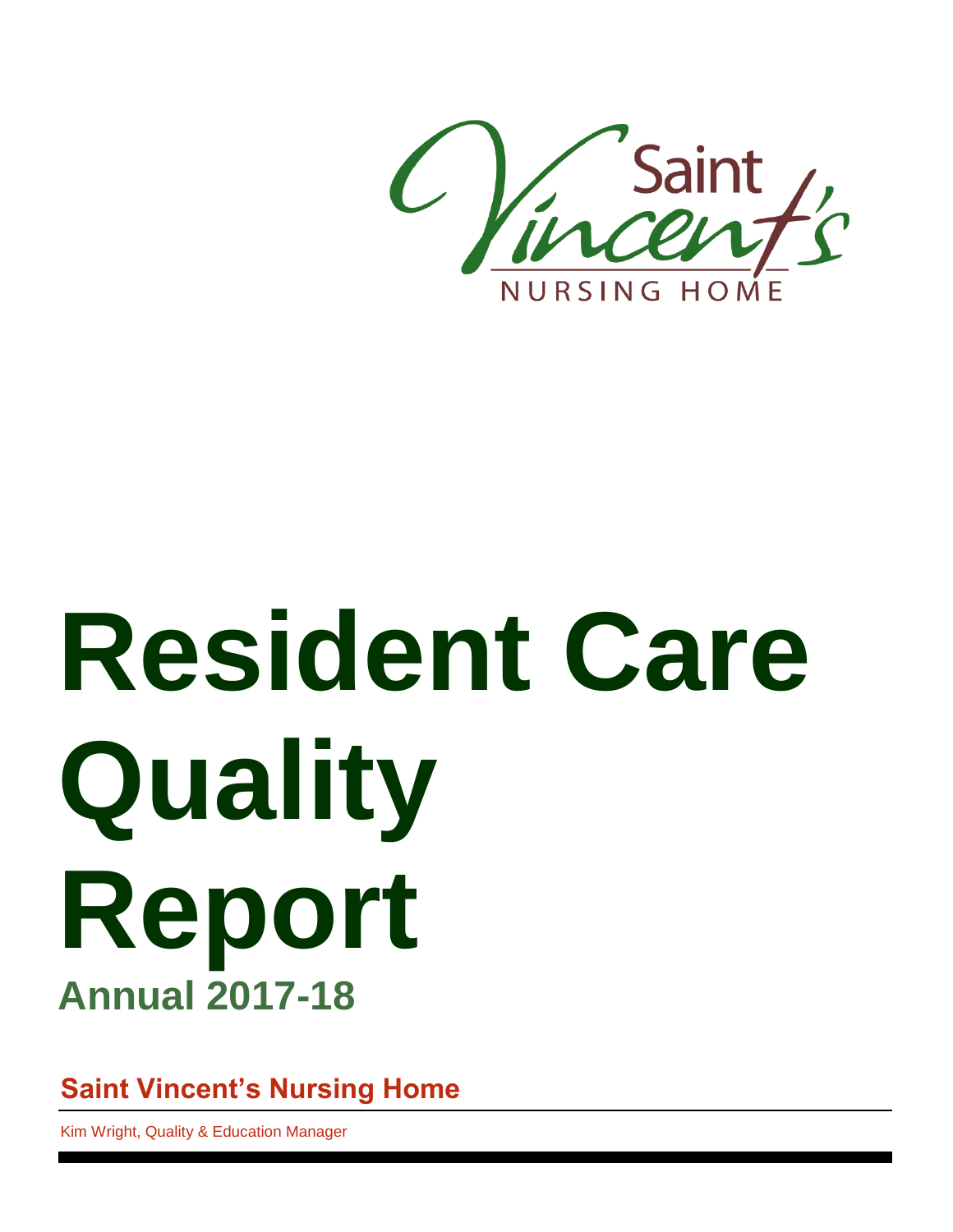# **Table of Contents**



# **Contents**

|                                                       | $\overline{\phantom{a}}$ |
|-------------------------------------------------------|--------------------------|
|                                                       | $\overline{\mathbf{3}}$  |
|                                                       | $\overline{4}$           |
|                                                       | $5\phantom{0}$           |
|                                                       | $6\overline{6}$          |
|                                                       |                          |
| Pressure Injuries ___________________________________ | 8                        |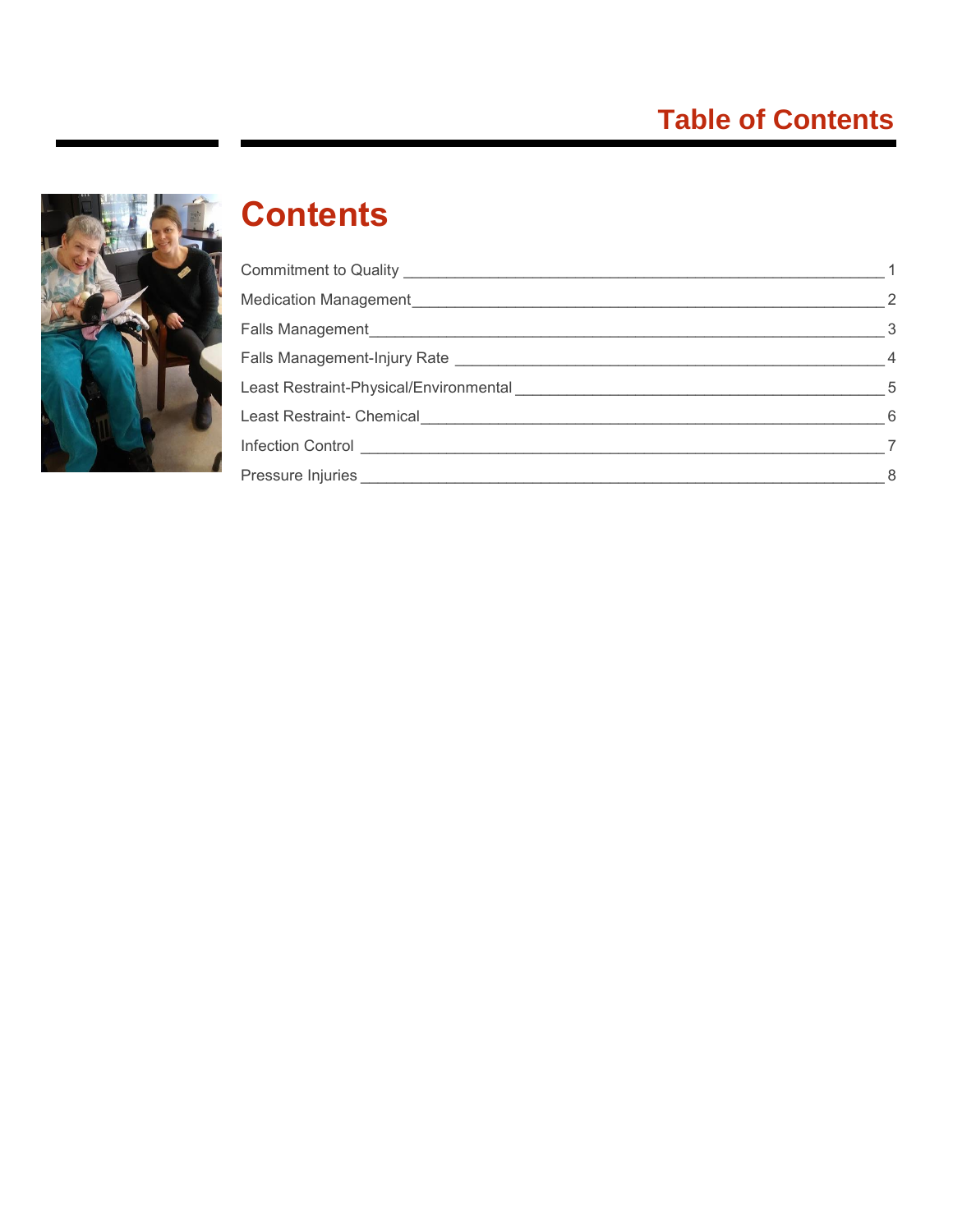*Our mission is to provide quality care and services in a home-like environment.*

# <span id="page-2-0"></span>**Commitment to Quality**

Saint Vincent's Nursing Home is committed to providing quality of life through compassionate and innovative care. We recognize the ability to do so is through continuous quality improvement. The SVNH Strategic Plan outlines how we are working towards our vision and operationalizing our mission on a daily basis. The quality improvement plan further demonstrates the priorities for the 2018-19 year.

The quality indicators were developed with input from the Board of Directors, the senior leadership and management teams, the Quality Team, and the Resident and Family Centred Care (RFCC) group. Our highest priority is to engage residents and families in how we improve quality. Through our Resident's Council and RFCC working group, we are listening to residents and families to understand what matters most to them and with that information, implement activities by:

- Establishing improvement goals
- Setting priorities
- Describing methods of measurement and analysis
- Assigning responsibilities for quality improvement activities
- Working to resolve barriers and address needs identified through quality improvement activities

All residents, families and employees are encouraged to take an active role in quality at Saint Vincent's – whether that is participating in a quality committee, spearheading a quality initiative, conducting research on best practices, or taking part in education sessions and in-services to better their understanding of quality management and quality assurance for our residents.

Quality management is a shifting process and therefore, quality should always be reviewed and is a standing agenda item on many internal committee meetings.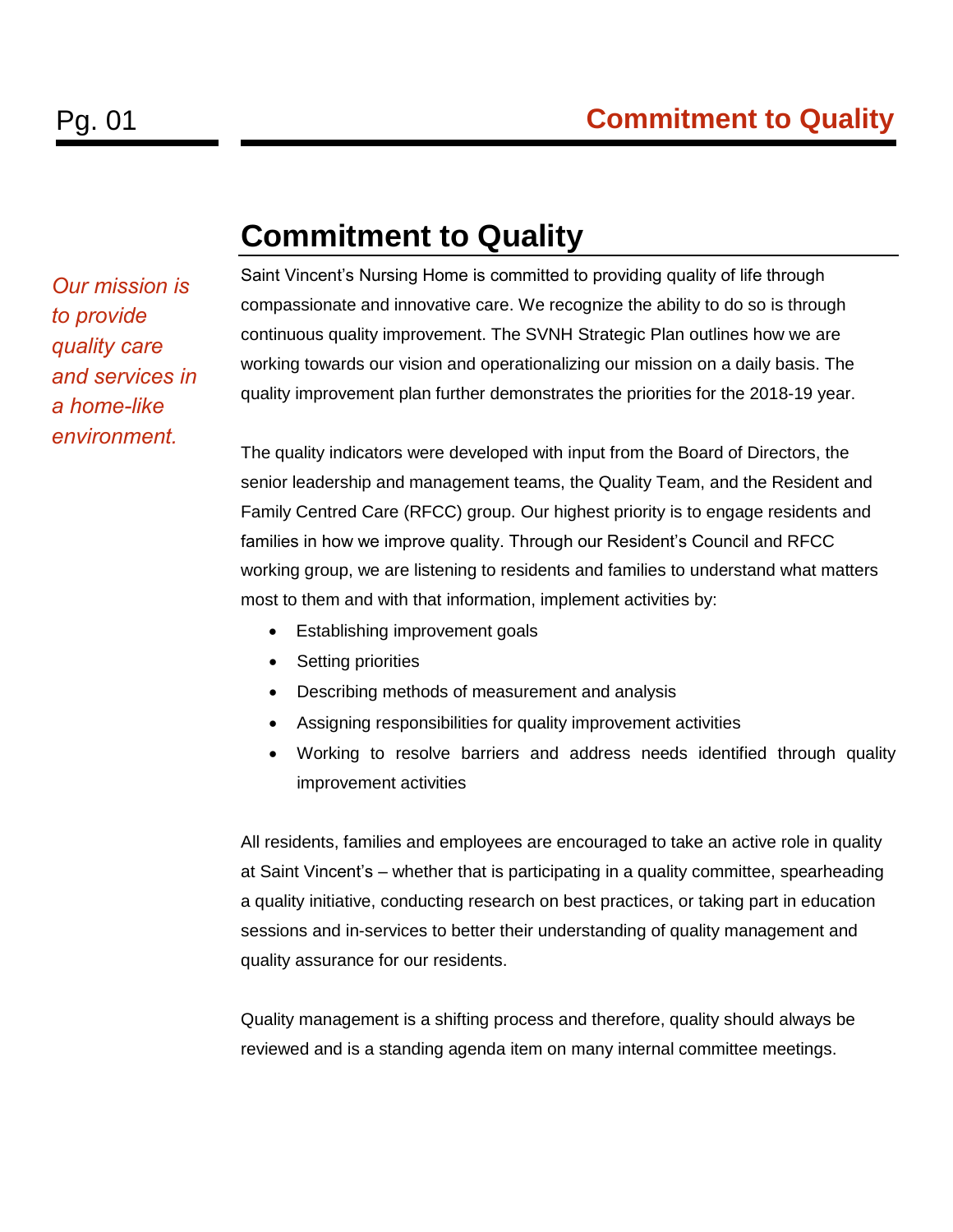# Pg. 02 **Medication Management**

# <span id="page-3-0"></span>**Medication Management**

### **Action Plan (Completed)**

Nursing errors discussed with nurses involved by RCMs.

3 Ways to eMAR video sent to all RN/LPNs via email to review. 17 RN/LPNs indicated they reviewed video.

Catalyst Super Users (2 LPNs) in place to address concerns with eMAR that staff are experiencing.

14 RN/LPNs indicated they reviewed the 2017 CRNNS/CLPNNS medication guidelines.

The RCMs reviewed with the Evening and Night nurses the Processing of Orders policy and 24 Hour Check policy and the verification of orders procedures.

Pharmacy implemented an independent verification check list to help ensure all steps are followed prior to sending medication to units.

### **Action Plan (Proposed)**

To meet goal, actions to include:

RCMs to ensure Catalyst training 3 Ways to EMAR is completed on orientation for all RN/LPNs.

RCMs to complete random audits each month to ensure all nursing staff are completing 3 Steps to EMAR at the end of medication passes.



There were no adverse effects to the residents from any of the errors. Our error rate remains minimal.

The majority of nursing incidents involved missed doses and missed doses that had been signed as given. This was a concern last year as well and staff were asked to review 3 Steps to EMAR, Catalyst's system that ensures medications are all given, if any response is required for prn's administered, or if any medication tasks need to be completed.

Catalyst training is included in the RN/LPN orientation which includes a video on 3 Ways to EMAR.

The majority of pharmacy errors involved data entry. The errors noted in this report were not detected by pharmacy or during our verification processes. There was an improvement in the number of data entry errors found and rectified during SVNH's verification process after discussion with nurses on Evening and Night shifts by the RCMs.

*Goal for 2018-19 To reduce the number of missed doses by 90%.*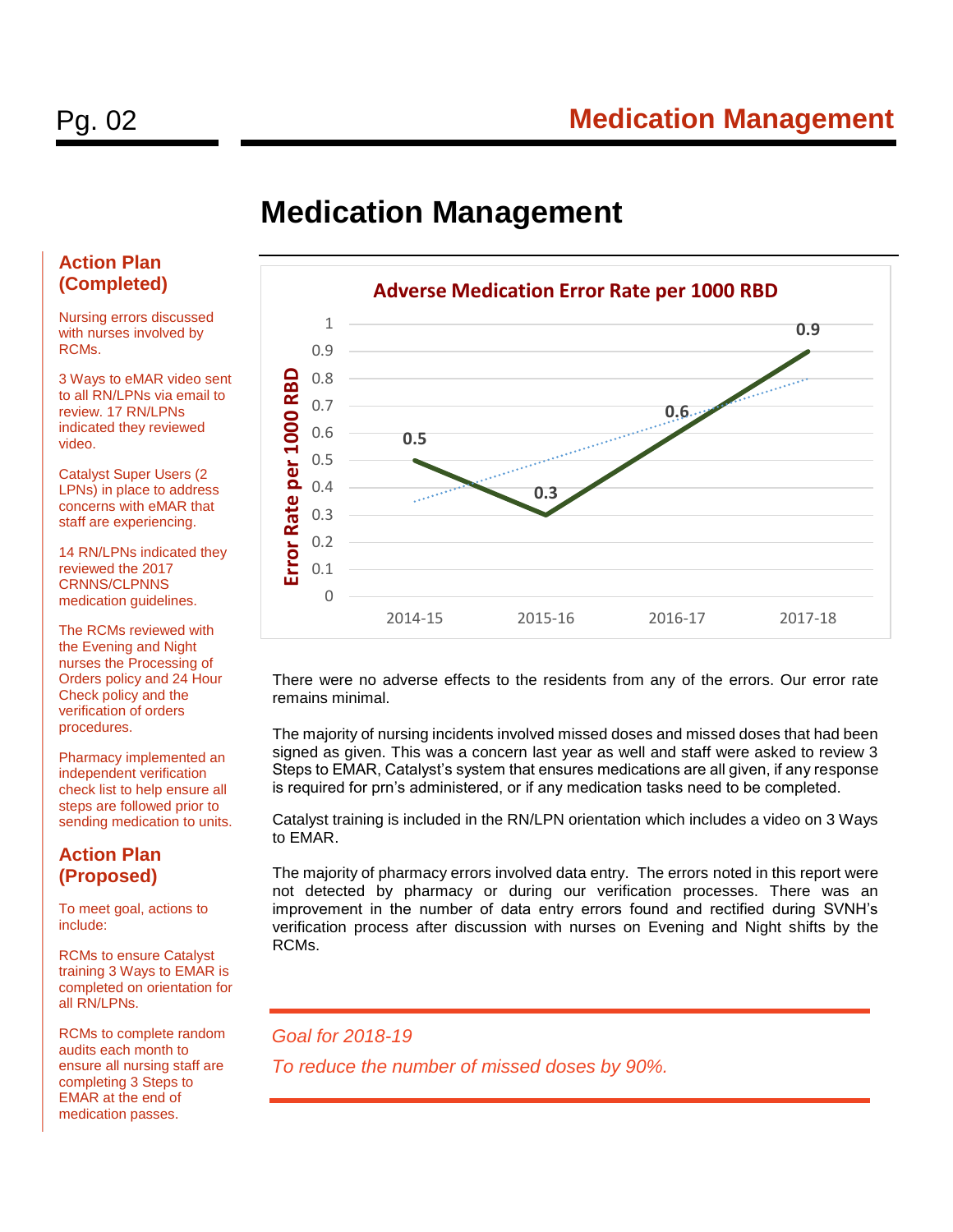# <span id="page-4-0"></span>**Falls Management**

# **Action Plan (Completed)**

Baseline care plans developed and initiated for residents identified at risk for falls.

Extra monitoring for residents at high risk for falls.

### **Action Plan (Proposed)**

To initiate PDSA cycle to achieve goal. To include:

Education sessions for all staff on fall prevention to be offered every quarter.

Clinical RNs to review care plans of residents with multiple falls with care team including physiotherapist, resident and family to consider reassessment of interventions at unit meetings/ huddles/ care conferences. Team to consider time of falls, location of falls, possible triggers (restless, need for bathroom), etc.

Continue close monitoring of those residents at risk.



63 residents over the past year had 2 or more falls resulting in 75% of the total number of actual falls.

| # of Residents | # of Falls |
|----------------|------------|
| 26             | $2 - 3$    |
| 16             | $4 - 5$    |
|                | հ-7        |
|                | $8-9$      |
|                | 10 or more |

*44 (49%) residents admitted/ readmitted to SVNH in 2017-18 assessed as high risk for falls.*

*Goal for 2018-19 To reduce the number of multiple falls for each resident identified as high risk by 25%.*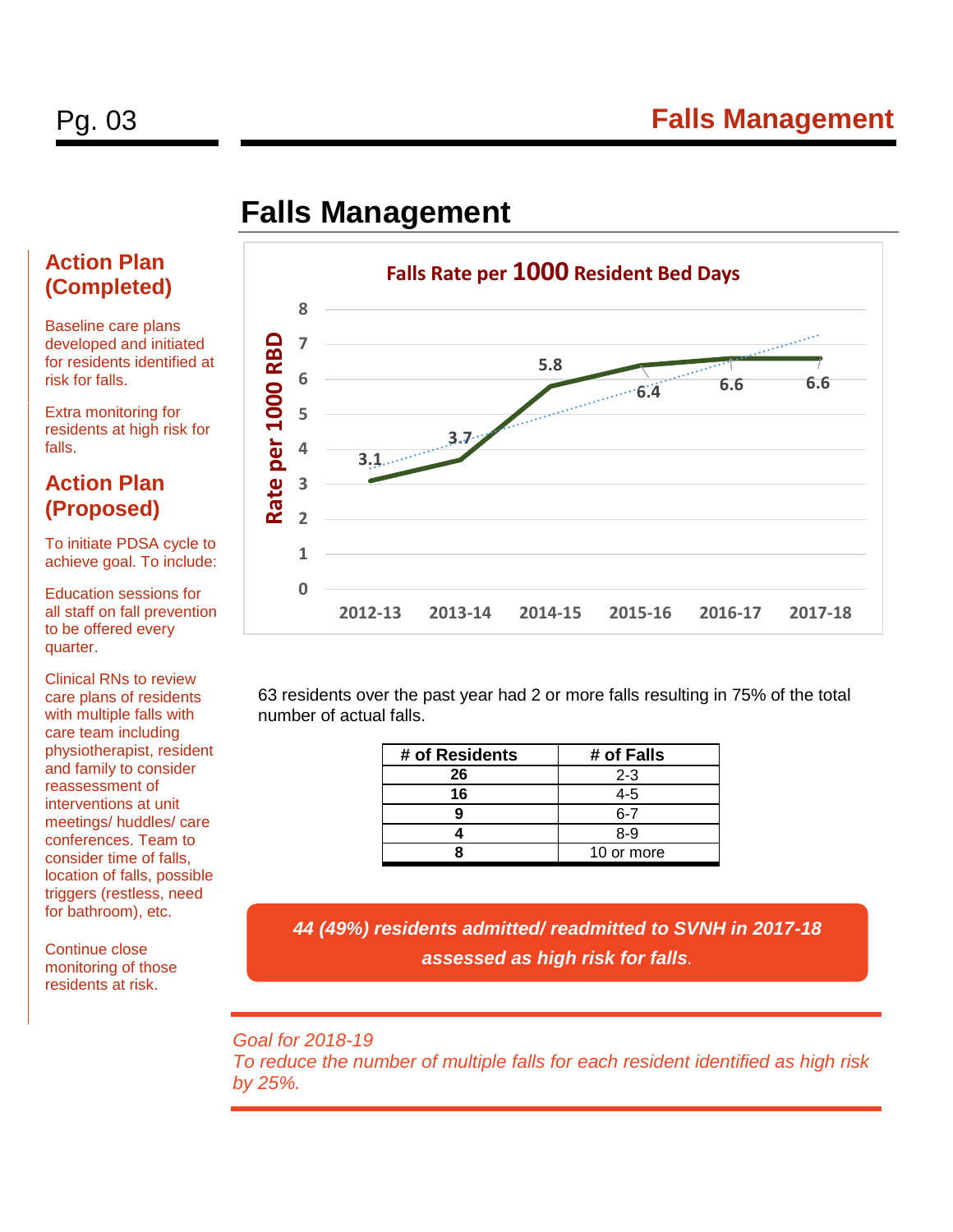# Pg. 04 **Falls Management-Injury Rate**

# <span id="page-5-0"></span>**Falls Management-Injury Rate**



Majority of injuries were slight hematomas and skin tears.

Six residents received fractured hips with a fall. One resident received a fractured pelvis and another a fractured Humerus.

Root Cause Analysis of the falls causing severe injuries showed the declining health of the resident, care plan not specific about frequent checks and hip protectors not considered/ worn as possible causes of fall/injury.

Incident reports show that hip protectors are not commonly used at present for residents assessed as high risk for falls.

There is evidence on units that all staff including nursing, dietary and environmental services are ensuring residents are wearing proper footwear, have their mobility aides and clutter and spills are being cleaned.

*Goal for 2018-19 To reduce the number of fractured hips by 50% with the intervention of hip protectors for those residents assessed for high risk for falls.*

### **Action Plan (Completed)**

Hip protectors considered for residents assessed for high risk for falls.

Audit showed "Falling Stars" in place on care plans and at bedside to communicate to all staff, residents at risk for falls.

**Root Cause Analysis** completed for serious injuries.

## **Action Plan (Proposed)**

Ensure documentation is on resident record when families are contacted regarding hip protectors, their response, when ordered, when put in place (on care plan) and resident's response to intervention.

Continue to communicate to all staff on unit residents at high risk for falls with the "Falling Stars" and unit meetings/ huddles.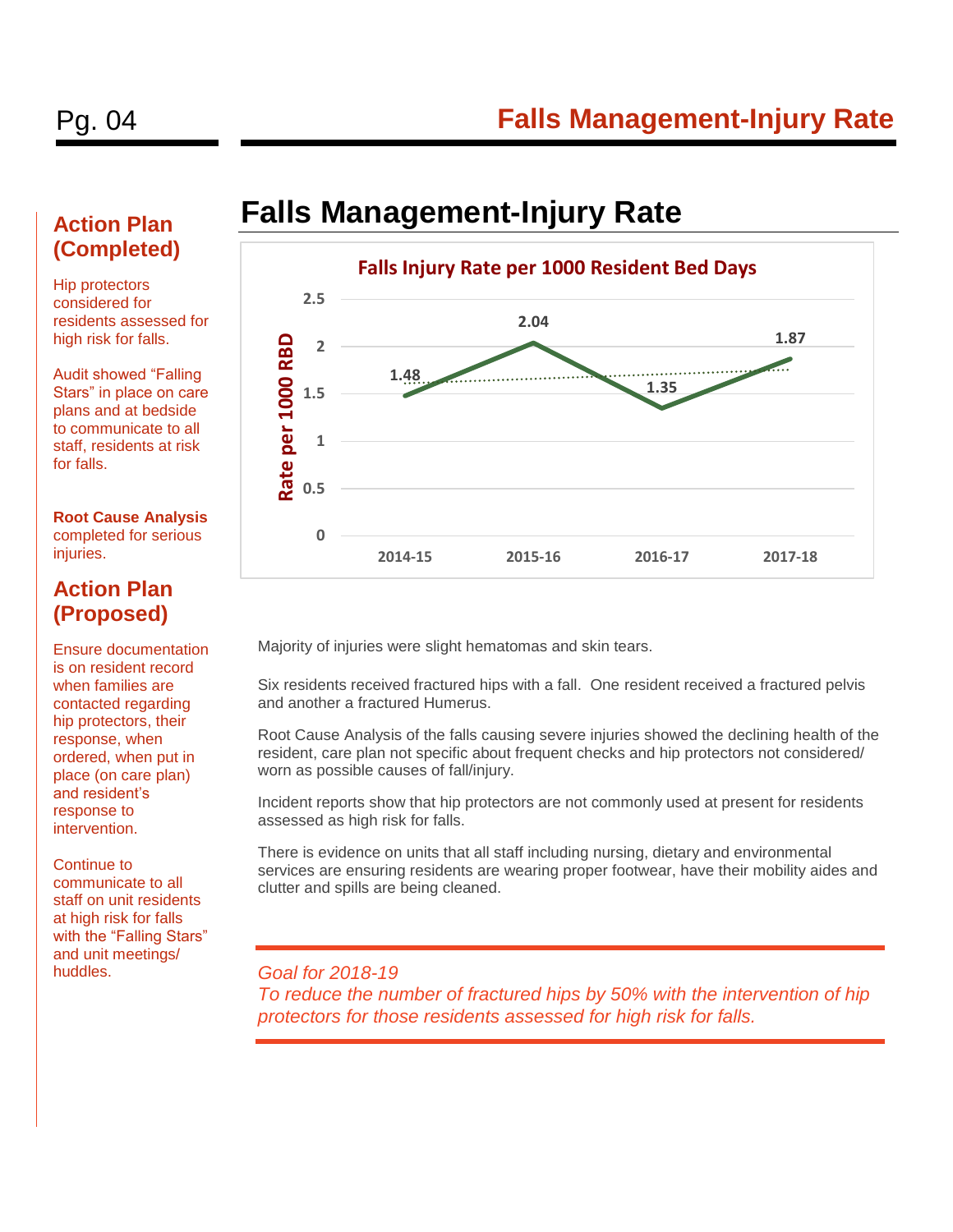# <span id="page-6-0"></span>**Least Restraint-Physical/Environmental**

### **Action Plan (Completed)**

Revised Least Restraint Policy in effect.

Baseline care plans developed for residents using restraints.

Baseline care plans developed for residents using positioning belts.

### **Action Plan (Proposed)**

Care plans in place for all residents using restraints /positioning belts/chairs.

Development of policy for the use of personal safety devices.

Development of a safety alarm policy. *Goal 2016-18*



At present we have 19 (13%) of our residents using physical/environmental restraints. No half doors is are place.

We have 45 (30%) of residents in positioning belts and/or tilt wheelchairs for positioning. This is up from 38 (26%) from last quarter.

We have several residents using alarms in bed/chairs.

*Our goal is to ensure policy for Least Restraint is being followed prior to and during the administration of a restraint to consider non-restraint interventions.*

*CIHI National Usage of Restraints 6.5%*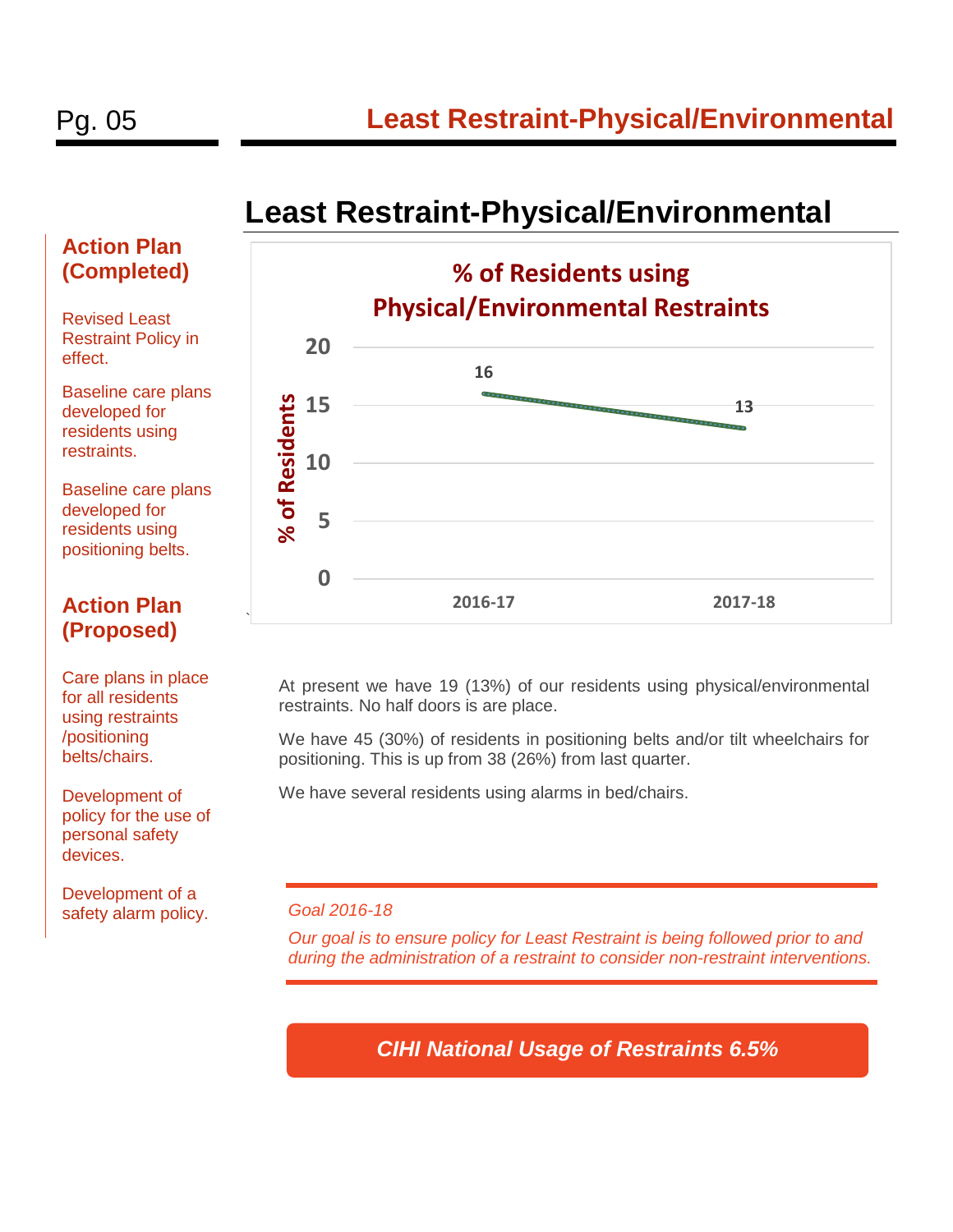# Pg. 06 **Least Restraint- Chemical**

# <span id="page-7-0"></span>**Least Restraint- Chemical**



16 (11%) residents receive a chemical restraint for Responsive Behaviors. Of those 16, there is an indication of physical aggression documented for 8 of them. Other indications include agitation, resistive to care, and verbal aggression.

This number excludes those residents receiving antipsychotics for a diagnosed psychosis, hallucinations or anxiety disorders.

There is no increase in the % of incidents involving aggressive residents. Incidents per 1000 RBD for 2017-18 was 1.02 (1.3 for 2016-17).

*The entire health care team and support staff are to be commended for their care approach to of our residents with dementia. Their respect and kindness shown to the residents and the use of non-pharmacological approaches through the resident's right to choose and the use of meaningful activities reflects in the low number of incidents involving residents with responsive behaviors.*

*CIHI National Usage of Antipsychotics 21.9 % (2016-17)*

### *Goal 2018-19*

*To ensure non-pharmacological interventions are included on the care plans for all residents at risk for responsive behaviors.*

### **Action Plan (Completed)**

192 staff completed an hour long workshop featuring Teepa Snow in a DVD on Care Approaches and Dementia (mandatory).

Education offered throughout the year via e-learning, conferences and webinars on dementia, care approaches, medications for staff and families.

RCMs reviewed care approaches with staff involved in responsive behavior incidents.

Wedges provided for residents who resist care and try to roll back.

ROAMALERT policy and procedure reviewed and revised.

Missing Resident policy and form revised.

### **Action Plan (Proposed)**

All staff to receive education on Positive Physical Approach in 2018

Clinical RNs to review care plans of residents with risk for responsive behaviors with care team including resident and family to consider reassessment of interventions at unit meetings/ huddles/ care conferences.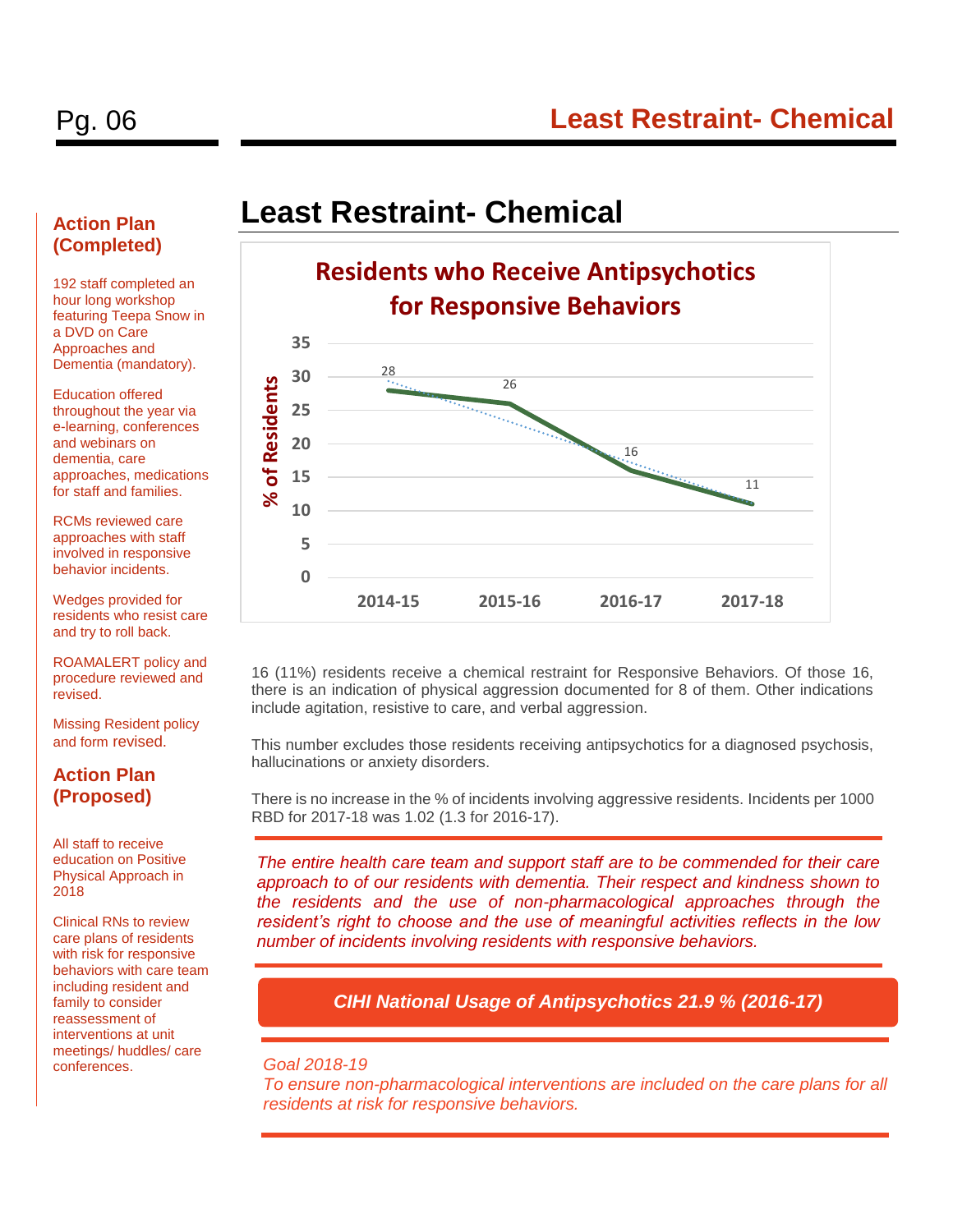# <span id="page-8-0"></span>**Infection Control**

### **Infection Rate per 1000 Resident Bed Days 6** nfection Rate per 1000 RBD **Infection Rate per 1000 RBD 5.4 5.05 5 4.5 4.3 3.8 4 3 3.2 2 1 0 2012-13 2013-14 2014-15 2015-16 2016-17 2017-18**

95% of residents received the Fluzone. Some residents refused the vaccine and others were deemed too frail by their physician.

All residents are assessed on admission for vaccination history. Pneumovax has been given to those residents who wish it that do not have a record of receiving or resident/family cannot recall if had previously received.

| <b>Type of Infection</b> | Infection Rate (2017-18) |
|--------------------------|--------------------------|
| <b>Respiratory</b>       | 1.54                     |
| <b>Urinary Tract</b>     | 1.38                     |
| <b>Skin</b>              | 0.83                     |
| Eyes, Ears, Nose, Mouth  | 0.63                     |
| Gastro                   | 0.19                     |

We had an outbreak in November for Influenza-like Illness on the 6<sup>th</sup> floor. Swabs were negative for Influenza as well as other viruses tested. All residents recovered.

An outbreak of Norovirus began in late March 2018 and continued into April. Residents recovering at the time of this report.

### *Goal for 2018-19*

*Resident care plans to include interventions to reduce risk of infections (catheter care, eye care, choking risks, wound care, oral care, etc.)*

### **Action Plan (Completed)**

219 staff completed the mandatory Infection Control/Routine Practices Education.

203 staff completed mandatory education for a choking resident. This education was revised for 2018 to ensure staff in each department is aware of their roles in preventing the residents from choking. Education on wound treatment provided for RN/LPNs.

Hand Washing audit completed in November. 86% of the individuals performed hand hygiene.

Hand Hygiene discussed at RFCC Advisory Group in November 2017. Influenza Fact Sheet available at the front desk for visitors and staff.

Influenza and Outbreak education offered to staff in November 2017.

Infection Control Committee developed pamphlets on MRSA and C-Diff for staff and families.

Dress code revised to address wearing of rings, nail polish, acrylic nails and long hair.

Oral Health Assessment/Care policy developed and implemented March 2018

### **Action Plan (Proposed)**

Clinical RNs to ensure all residents are offered Pneumovax if they have not previously had or they cannot recall if previously received.

Clinical RNs to review catheter care and eye care with staff at unit meetings/huddles.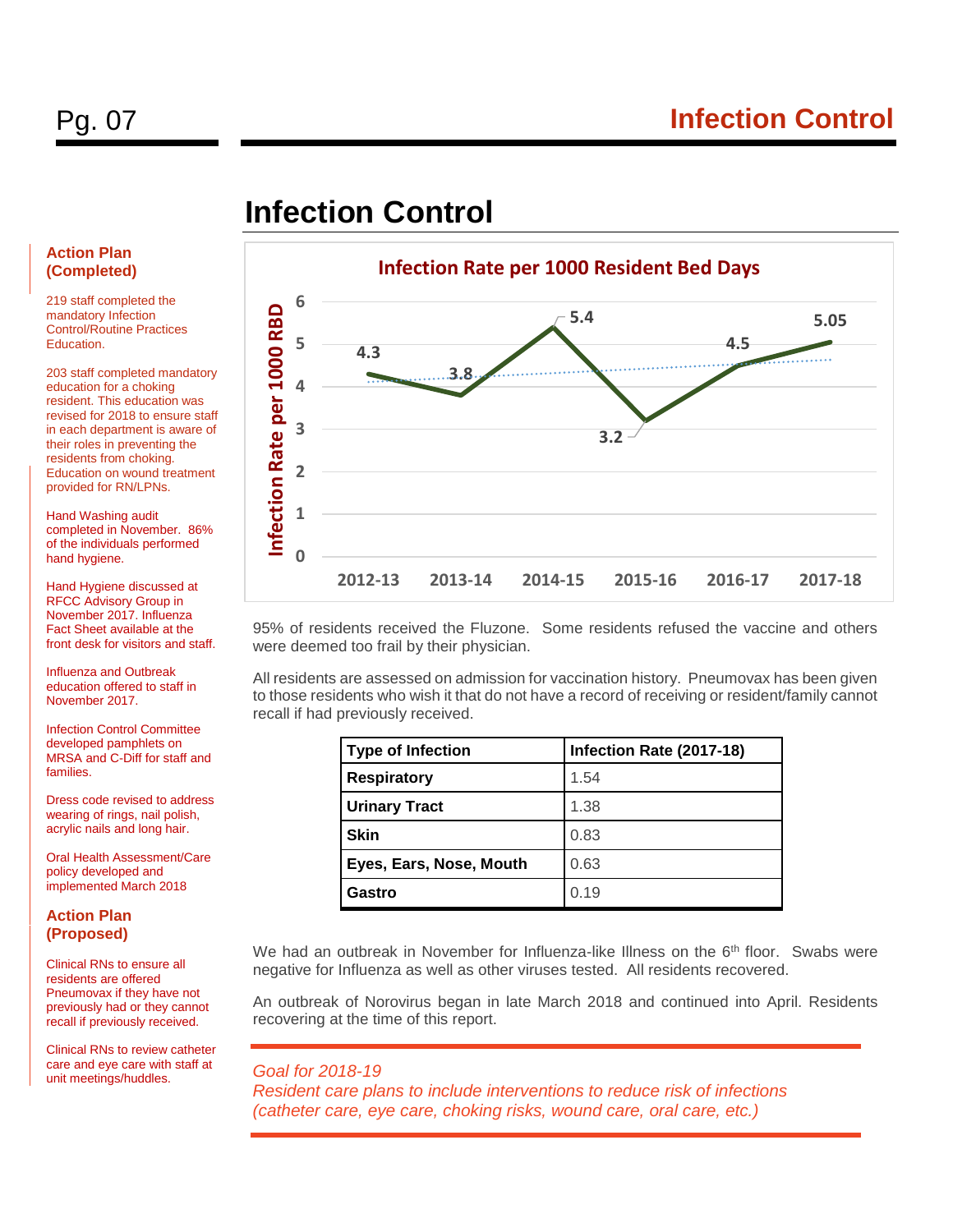# <span id="page-9-0"></span>**Pressure Injuries**



Some residents who developed Stage 2, 3, 4, X pressure injuries over the past year have died.

All but 1 resident currently residing at SVNH have pressure injuries which are improving or closed.

Root Cause Analysis completed for all new Stage 2, 3, 4, X injuries. Recommendations from the reports:

- Need for improved inspection of skin at point of care to find pressure injuries at Stage 1 so care interventions can be implemented sooner.
- Ongoing assessments completed by RN/LPNs to ensure care plan is followed and effective.
- Physio response to consults needs to be timelier.
- Continued education needed on pressure injury prevention and treatment.

*Goal 2018-19 To reduce the incidence of pressure injuries Stage 2, 3, 4, X to 7% (2014-15 level)*

*42 (47%) residents admitted/readmitted to SVNH in 2017-18 assessed as high risk for pressure injuries.*

### **Action Plan (Completed)**

Education for staff provided on units on pressure injury prevention.

RN/LPNs provided a selflearning guide on pressure injury prevention and care planning to be completed April 30 2018.

Pillows for off-loading heels provided for residents at risk.

Swift Sheets used to assist in repositioning to reduce friction.

Care plans in place for all residents at risk.

Wound treatment education provided by Wound Care Team to RN/LPNs.

Wound Care Team consulted for treatment suggestions for residents with worsening wounds.

### **Action Plan (Proposed)**

Clinical RNs to review care plans of residents with risk of pressure injuries/ actual pressure injuries with care team including dietitian, physiotherapist, resident and family to consider reassessment of interventions at unit meetings/ huddles/ care conferences.